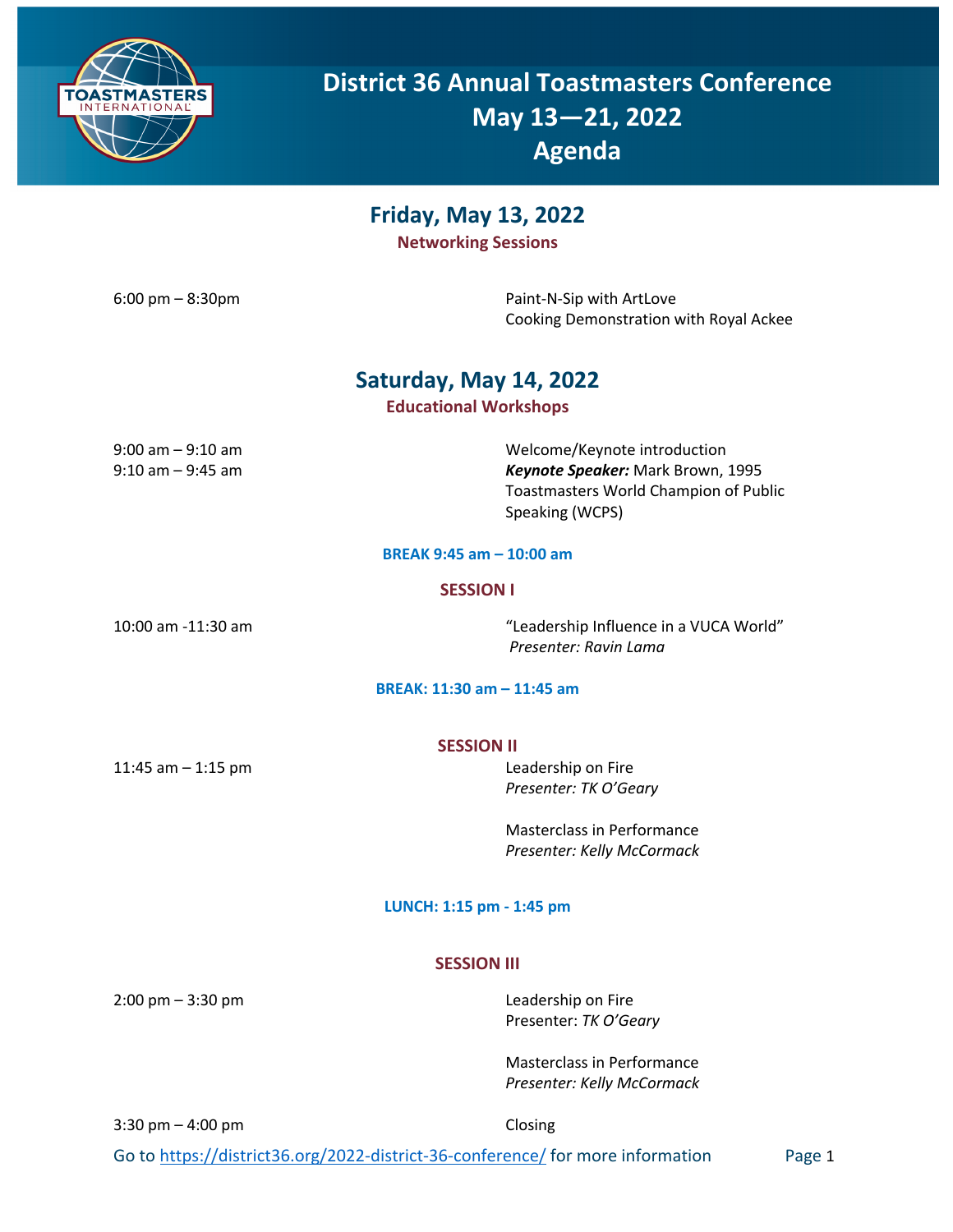

**District 36 Annual Toastmasters Conference May 13—21, 2022 Agenda**

| <b>Sunday, May 15, 2022</b><br><b>District Business Meeting</b>         |                                                                               |  |  |
|-------------------------------------------------------------------------|-------------------------------------------------------------------------------|--|--|
| $2:00$ pm $-5:00$ pm                                                    | <b>Annual District Council Meeting</b>                                        |  |  |
| <b>Monday, May 16, 2022</b><br><b>Contest Preparation</b>               |                                                                               |  |  |
| $6:00 \text{ pm} - 8:00 \text{ pm}$                                     | Contest Briefing - By Invitation Only<br>Not open to all conference attendees |  |  |
| <b>Tuesday, May 17, 2022</b><br><b>Evaluation Contest</b>               |                                                                               |  |  |
| $6:00 \text{ pm} - 6:05 \text{ pm}$                                     | <b>Guest Speaker Welcome</b><br>Gwen Miller, Club Growth Director             |  |  |
| 6:05 pm $-$ 6:25 pm                                                     | Guest speaker: Roger Caesar, 3rd Place Winner,                                |  |  |
| 6:30 pm $-9:00$ pm                                                      | 2021 World Championship of Public Speaking<br><b>Evaluations Contest</b>      |  |  |
| Wednesday, May 18, 2022<br><b>District International Speech Contest</b> |                                                                               |  |  |
| 6:00 pm $-$ 6:05 pm                                                     | Welcome/Inspirational Note                                                    |  |  |
| $6:10 \text{ pm} - 9:00 \text{ pm}$                                     | (Sergeant At Arms)<br><b>International Speech Contest</b>                     |  |  |
| Thursday, May 19, 2022<br><b>Talent Showcase</b>                        |                                                                               |  |  |
| 6:30 pm $-9:00$ pm                                                      | "Rock the Mic" Talent Showcase                                                |  |  |
| <b>Friday, May 20, 2022</b>                                             |                                                                               |  |  |

**Division Night**

6:30 pm – 9:00 pm Division Night